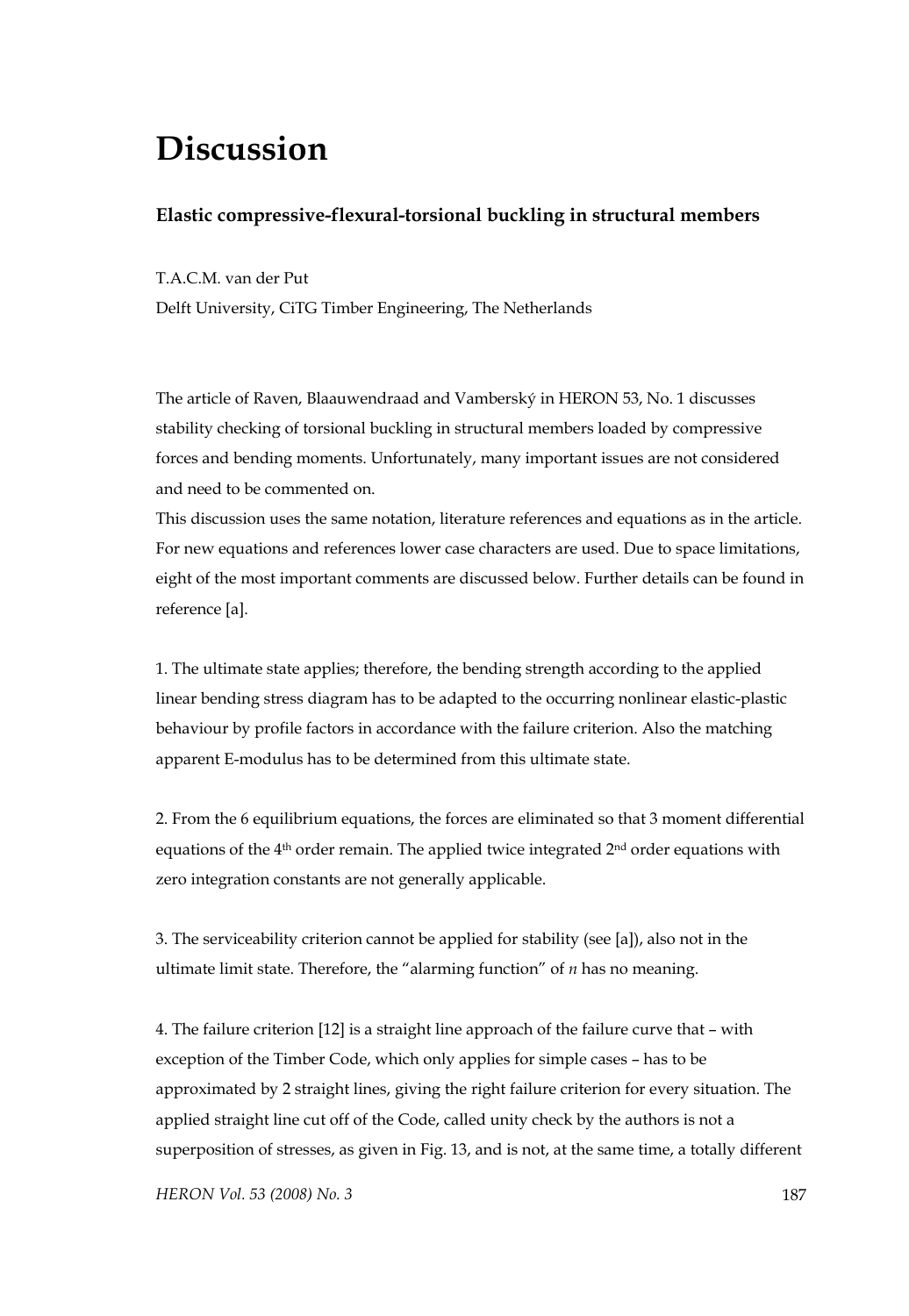sum of weighted stresses (Eq.(40)). Fig. 13 is wrong because it does not show the ultimate elastic-plastic stress state that determines the expression of the failure criterion.

5. Superposition is not allowed for stability, also not in the elastic stage. Thus, Eqs.(39a/b) are wrong. The analysis should be based on the first expanded Fourier term of the total maximal load. This means that in the article only partial loading is regarded without the right general treatment by this first expanded term of the total determining load.

6. The series and parallel linking of *n*-values is not valid, even not in the most simple Eulerian loading case discussed here where all eccentricities and  $M<sub>z</sub>$  are zero because

$$
\frac{1}{n} = \frac{F}{F_{ez}} + \left(\frac{M_y}{M_k}\right)^2 = \frac{F}{F_{ez}} + \left(\frac{M_y}{M_{k0}}\right)^2 \frac{1}{(1 - F/F_{ey})(1 - F/F_T)}.
$$
\n(34)

This is not a simple linking of *n*-values because  $F_{ev}$  and  $F_T$  are not negligible (e.g. for thin walled profiles with nearly equal stiffness in both main directions).

7. The interaction equation between failure by buckling and by lateral buckling is the critical stability equation for all materials. This equation is lacking in the article.

8. In the remainder of this discussion it will be shown that the chosen splitting of variables is not allowed. The splitting

$$
v = v_0 + v_1 + v_2 \tag{9}
$$

of the variable *v* into an initial value  $v_0$ ; a first order displacement by the external load  $v_1$ and a second order displacement  $v_2$ , is impossible because the components:  $v_1$ ,  $v_2$  follow the second order equation, Eq.(a), and  $v_1$  cannot satisfy the first order equation, Eq.(b), as well. The splitting of variables is incorrectly based on the loading case Eq.(17) because for  $M_{x1} = M_{z1} = 0$ , only a trivial solution of Eq.(b) is possible which is  $v_1 = \varphi_1 = 0$ . Nontrivial solutions follow from possible loading cases of [12], given in [14] as Eq.(4.07). Then, following the article, splitting of:  $w = w_1 + w_2$ ;  $v = v_1 + v_2$ ;  $\varphi = \varphi_1 + \varphi_2$  (when initial values are left out for shortness of illustration) leads to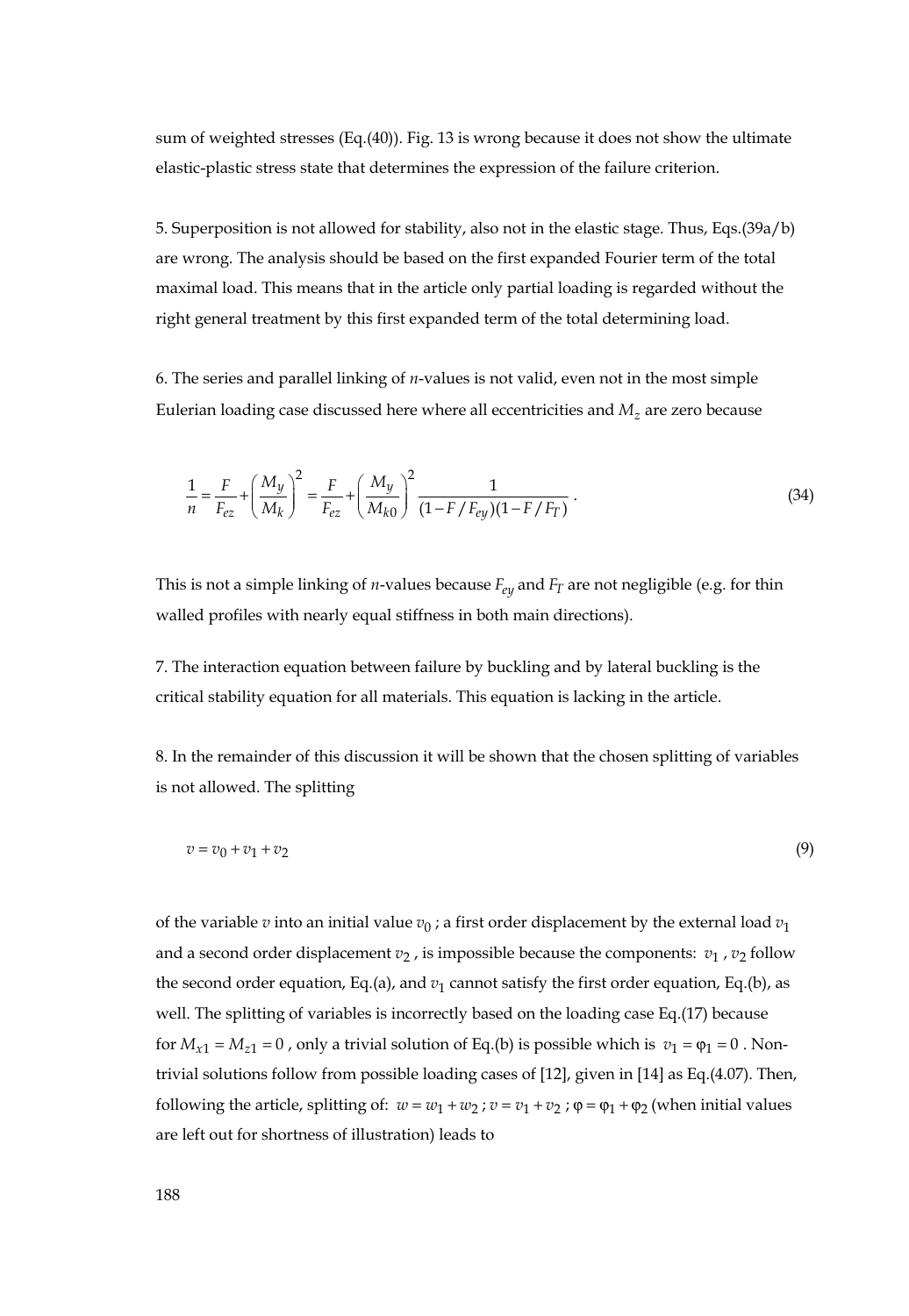$$
EI_y(w_1 + w_2)'' + Fw - M_{x1}v' - M_{z1}\varphi + M_{y1} = 0,
$$
  
\n
$$
EI_z(v_1 + v_2)'' + Fv + M_{x1}w' + M_{y1}\varphi + M_{z1} = 0,
$$
  
\n
$$
-GI_t(\varphi_1 + \varphi_2)' - M_{z1}w' + M_{y1}v' + M_{x1} + M_{x2} = 0.
$$
\n
$$
(a)
$$

The displacements with index 1 should also follow the linearized equations

$$
EI_{y}(w_{1})'' + M_{y1} = 0,
$$
  
\n
$$
EI_{z}(v_{1})'' + M_{z1} = 0,
$$
  
\n
$$
-GI_{t}(\varphi_{1})' + M_{x1} = 0.
$$
  
\n(b)

As mentioned this is impossible because  $w_1$ ,  $v_1$  and  $\varphi_1$  cannot satisfy Eq.(a) and Eq.(b) at the same time. Substitution of Eq.(b) into Eq.(a) for a solution, as done in the article, gives Eq.(4.08) of [14] and Eq.(18a) (for small values of  $M_{x1}$  and  $M_{z1}$ )

$$
EI_y(w_2)'' + F(w_1 + w_2) - M_{x1}(v_1 + v_2)' - M_{z1}(\varphi_1 + \varphi_2) = 0
$$
  
\n
$$
EI_z(v_2)'' + F(v_1 + v_2) + M_{x1}(w_1 + w_2)' + M_{y1}(\varphi_1 + \varphi_2) = 0
$$
  
\n
$$
-GI_t(\varphi_2)' - M_{z1}(w_1 + w_2)' + M_{y1}(v_1 + v_2)' + M_{x2} = 0
$$
\n(c)

However, this is only a partial substitution. A further elimination of index 1 deformations to solve the index 2 deformations gives for the first of Eqs.(c)

$$
EI_y(w_2)''' + F(w_2)'' - M_{x1}(v_2)''' - M_{z1}(\varphi_2)'' = F\frac{M_{y1}}{EI_y} - M_{x1}\frac{(M_{z1})'}{EI_z} + M_{z1}\frac{(M_{x1})'}{GI_t},
$$
 (d)

showing the primary moments still being in the second order equation, now in a wrong way because the first equation of Eqs.(a) should be equal to Eq.(d) when the index 1 terms of Eq.(a) approach zero, thus when the first term in the right hand side of Eq.(d) is  $(M_{\nu1})''$ . This is not the case, also not for the regarded fictive central loading without primary moments  $M_{x1} = M_{z1} = 0$  with  $\varphi_0 = \varphi_1 = 0$ , giving  $F(M_{y1}/EI_y)$  in stead of  $(M_{y1})''$ . Thus index 1 displacements have no meaning and have to be omitted and index 2 displacements like  $v_2$  should be read as  $v_2 = v - v_0$ , where *v* is the total displacement following as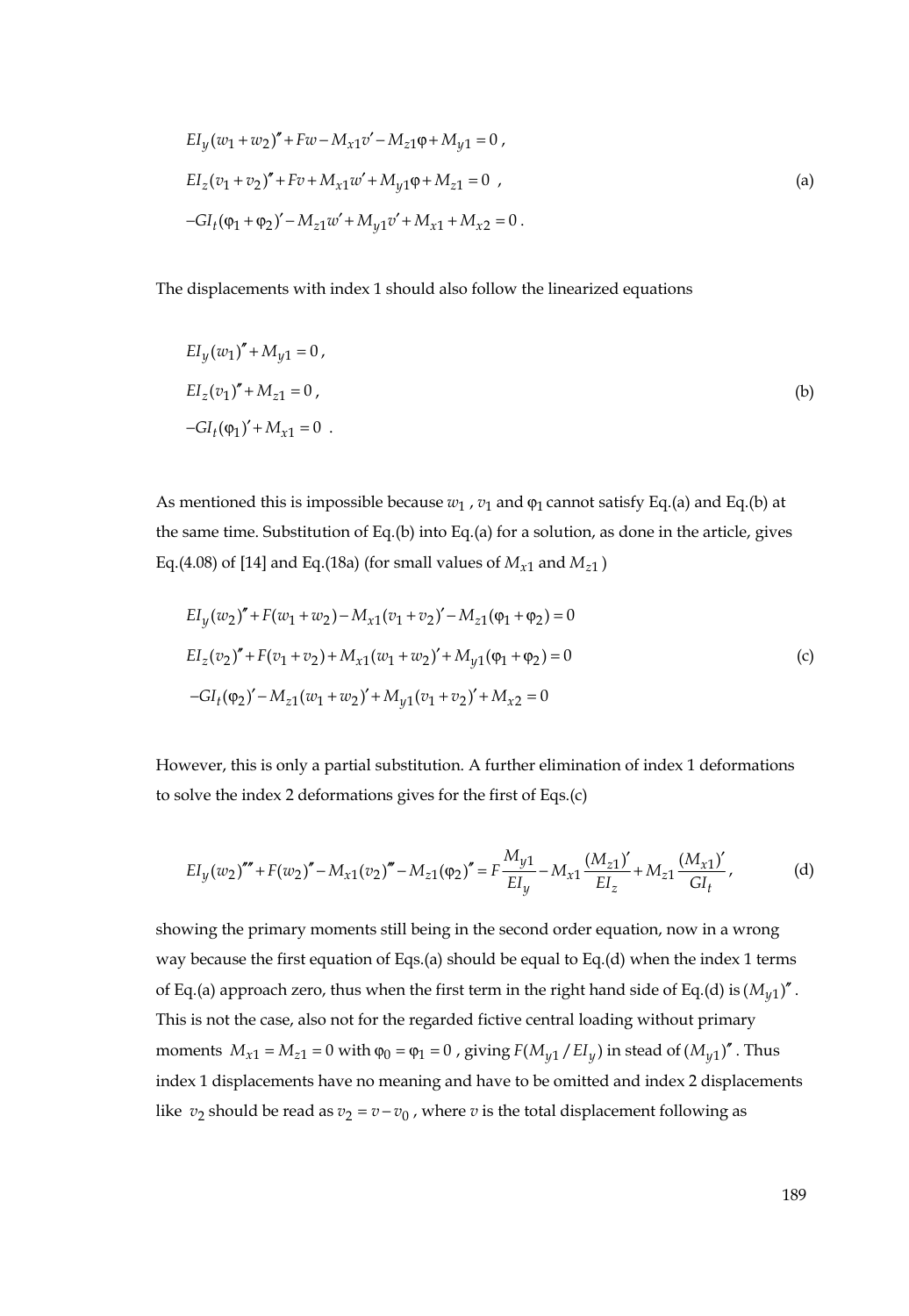solution of Eq.(a). The second order moments, thus, do not follow from the wrong Eq.(c), that for  $M_{x1} = M_{z1} = 0$  is equal to Eq.(18a).

e.g.: 
$$
E I_y (w - w_0)'' + F w = 0
$$
 (18a)

with the solution  $M_{u2} = nFw_0/(n-1)$ , but follow from the subtraction of the solution of the linearized equation, Eq.(b), from the result of the solution of the non-linear equation Eq.(a). Thus  $M_{v2} = n(M_{v1} + Fw_0)/(n-1) - M_{v1} = (M_{v1} + nFw_0)/(n-1)$ , what is not noticed in the article. This also leads to a wrong definition of  $n = n^*$ . The definition of  $n^*$  in Eqs.(12) and (13) is an identity, replacing  $v_2$  by  $v/n^*$  or  $n^*$  is a superfluous shortcut for  $v/v_2 = (v_0 + v_1 + v_2)/v_2$ . Thus, it has nothing to do with the multiplication factor *n* because that factor cannot be stated in advance but follows from the solution of the total displacement *v* of the differential equations Eq.(a). Inserting the shortcuts Eq.(12a/b),  $(n^*)_v = n_v = w/w_2 = w/(w-w_0)$  and  $(n^*)_z = n_z = v/v_2 = v/(v-v_0)$  with  $M_{x1} = M_{z1} = 0$ , in  $Eq.(c) = Eq.(18a) gives$ 

$$
EI_y w'' / n_y + Fw = 0,
$$
  
\n
$$
EI_z v'' / n_z + Fv + M_y \varphi = 0,
$$
  
\n
$$
-GI_t \varphi' + M_y v' = 0.
$$
  
\n(e)

These equations cannot be solved for constant values of  $n_y$  and  $n_z$  as is done in Eq.(6.08) of [14], because e.g.  $n_z = v/v_2 = v/(v-v_0)$  cannot be constant because  $v_0$ , the initial value of *v*, can not be proportional to *v*. Thus, the *n*\*-method - the new approach of the article and thesis - is not correct. (See [a] for the meaning of *n*\*). In the article the trivial solution of Eq.(b),  $v_1 = \varphi_1 = 0$ , is applied as a real solution and thus effective splitting of variables is applied for  $w$  only and  $w_1$  is solved from Eq.(b) leading to a wrong failure condition Eq. $(40)$ .

$$
\frac{F}{F_{u}} + \frac{M_{y1}}{M_{uy}} + \frac{M_{z2}}{M_{uz}} = 1
$$
\n(40)

without a multiplication of first order moment  $M_y$ . This should be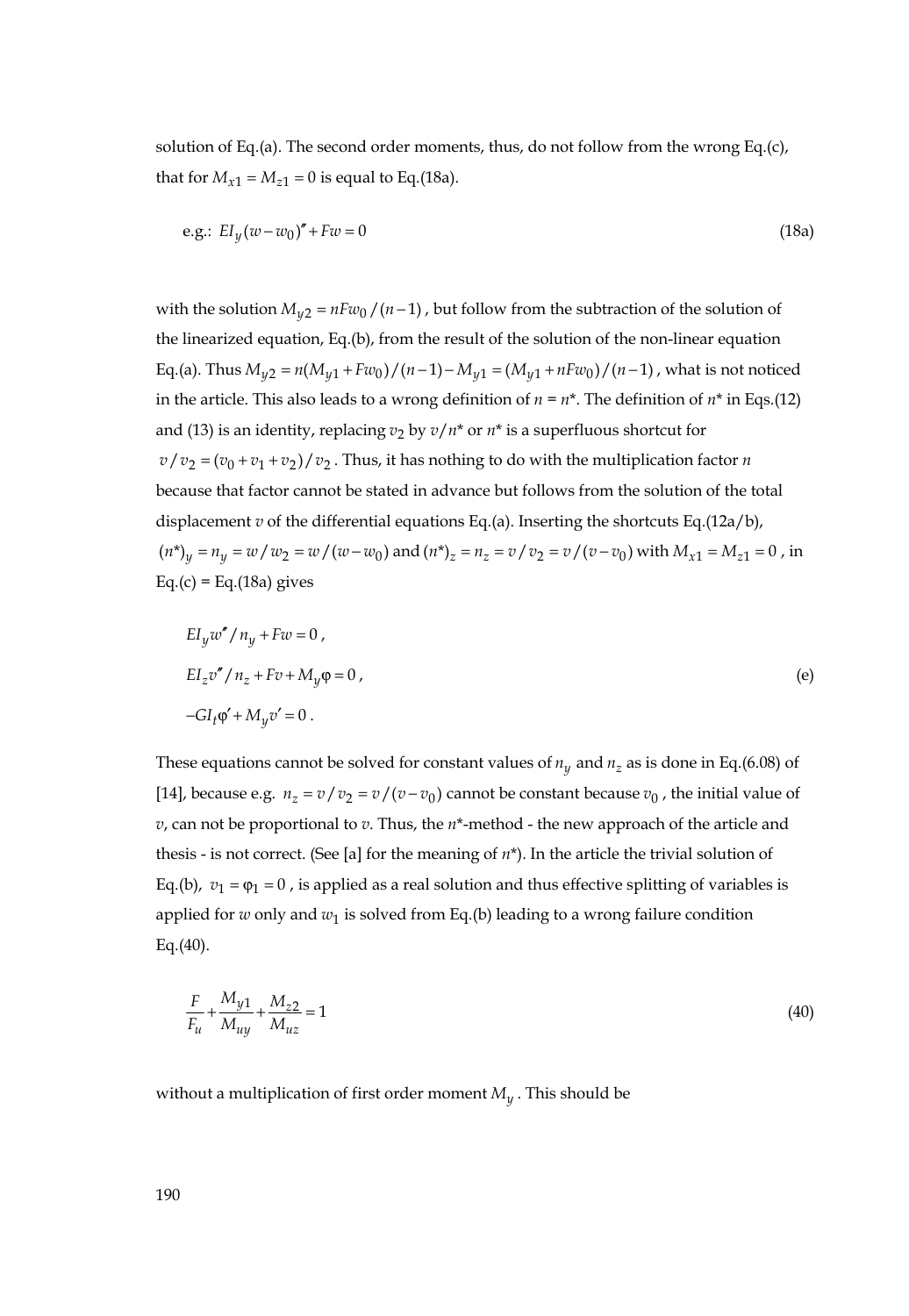$$
\frac{F}{F_u} + \frac{M_y + Fw_0}{M_{uy}(1 - F/F_{Ey})} + \frac{M_{z2}}{M_{uz}} = 1.
$$
 (f)

This wrong failure criterion Eq.(40) – applied in the calculation examples of the article - is also inserted in the finite element solution of [14] what explains the same result of both identical calculations despite the error. The second term of Eq.(f) dominates in the failure criterion when the stiffness of both main directions are not far apart, leading to severe unsafe errors in design. Lack of knowledge of the failure criterion leads to other unpredictable errors as for instance in Section 6.2, the calculation example, where the failure criterion is extended to the fourth dimension by an additional bending term

$$
\frac{F}{F_{u}} + \frac{M_{y}}{M_{uy}} + \frac{M_{z}}{M_{uz}} + \frac{M_{zfl}}{M_{uzfl}} = 1,
$$
\n(g)

wrongly called superposition. In Eq.(g) is  $M_{zfl} = 0$  the self-equilibrium bimoment, causing zero bending moment on the section (see [4] p. 274).

The approach, starting with the same high beam equations as the Dutch Timber Code [12], [15], is restricted in the stiff direction to the solution of the first Eq.(18a), of a lateral rigidly supported beam loaded in compression with no second order effect of the bending moment, while the second order effects of compression for buckling and torsional buckling are omitted from the lateral buckling equations, Eq.(18b), (to obtain uncoupling) which therefore only apply for zero primary loading,  $M_{x1} = M_{z1} = 0$  and zero eccentricities  $\varphi_0 = e_y = 0$ . The wrong failure criterion and negligence of  $F_{e y}$  and  $F_T$  in Eq.(34), Eq.(40) and Eq.(f), show that the approach can be dangerous.

## **References**

[a] T.A.C.M. van der Put, "Critics on the thesis and Heron article of Raven et al", online Dec. 2007, www.dwsf.nl/downloads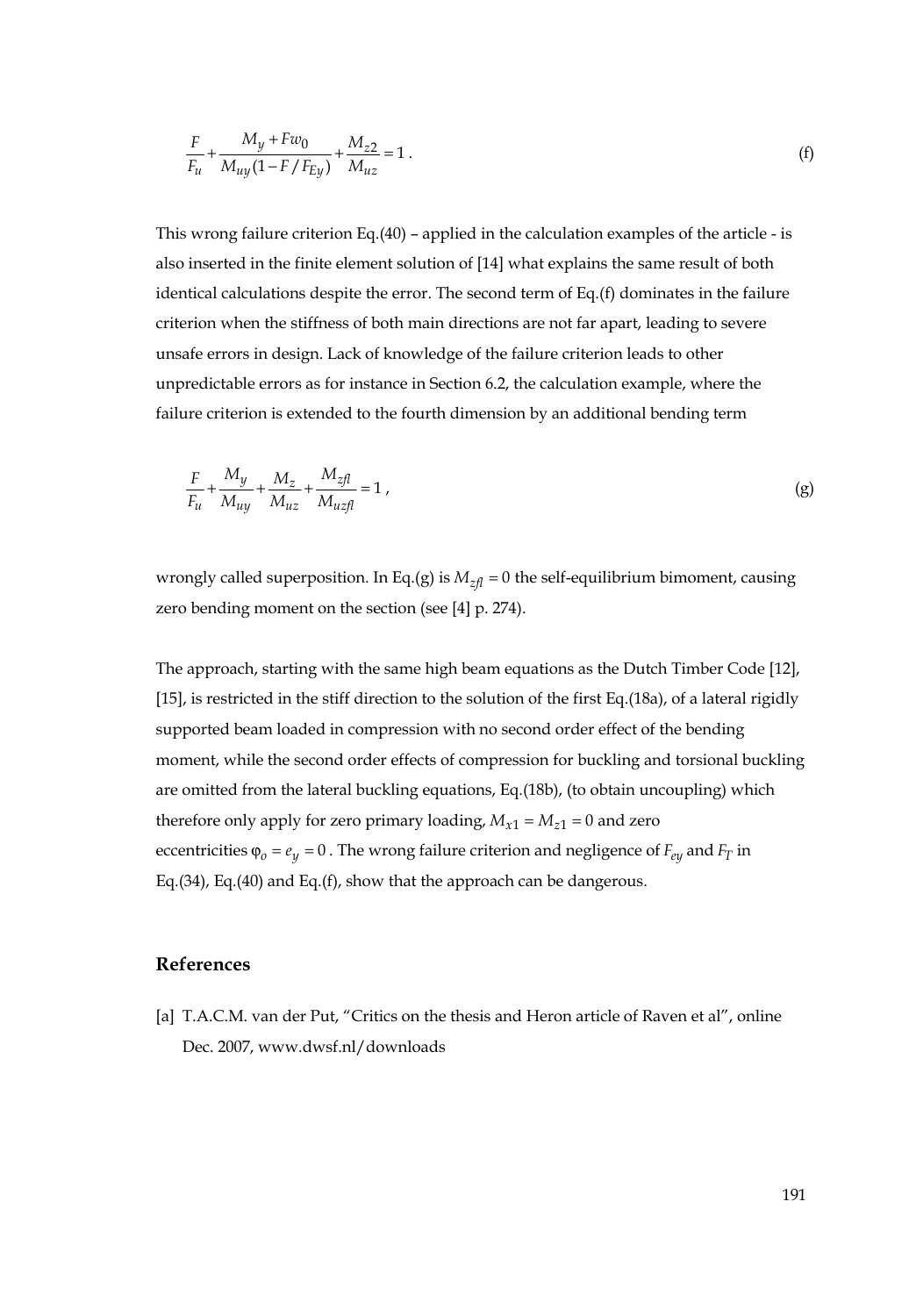## **Author's reply**

W.J. Raven, J.Blaauwendraad, J.N.J.A. Vamberský, Faculty of Civil Engineering and Geosciences, Delft University of Technology, the **Netherlands** 

Reading the criticisms, the authors feel that Dr. Van der Put (here after: critic) misunderstands or at least misinterprets our paper. Hereafter, the comments are addressed in the same order as presented.

1. Indeed, the developed analysis method only applies for elasticity. This has been purposely decided by the authors. They believe that timber and steel structures hardly can profit from plasticity considerations. Additional strength capacity practically gets lost again because of loss of stiffness.

2. Yes, we eliminate the forces and work with equations of moments only. This is what all renowned experts in stability research do for the considered type of beam-columns (i.e. Chen and Atsuta). Shortening due to normal forces and shear deformation can be readily neglected.

3. We agree that serviceability cannot be applied in the ultimate limit state. But we also know that some might like to apply this type of criteria in the serviceability state. The article just shows that displacements can be calculated, using the same method, if wanted.

4. The fourth item of criticism regards superposition. Superposition of loads can yield disastrous results. However, once the displacements have been determined for a given load combination, then the normal force and bending moments can be computed and we must superpose the stresses they cause.

5. Strictly speaking, the criticism on superposition is correct in terms of rigorous mathematics. However, for practical application the proposed superposition appears very useful. It has been verified that negligible errors are made. This has little to do with whether or not applying expansion series.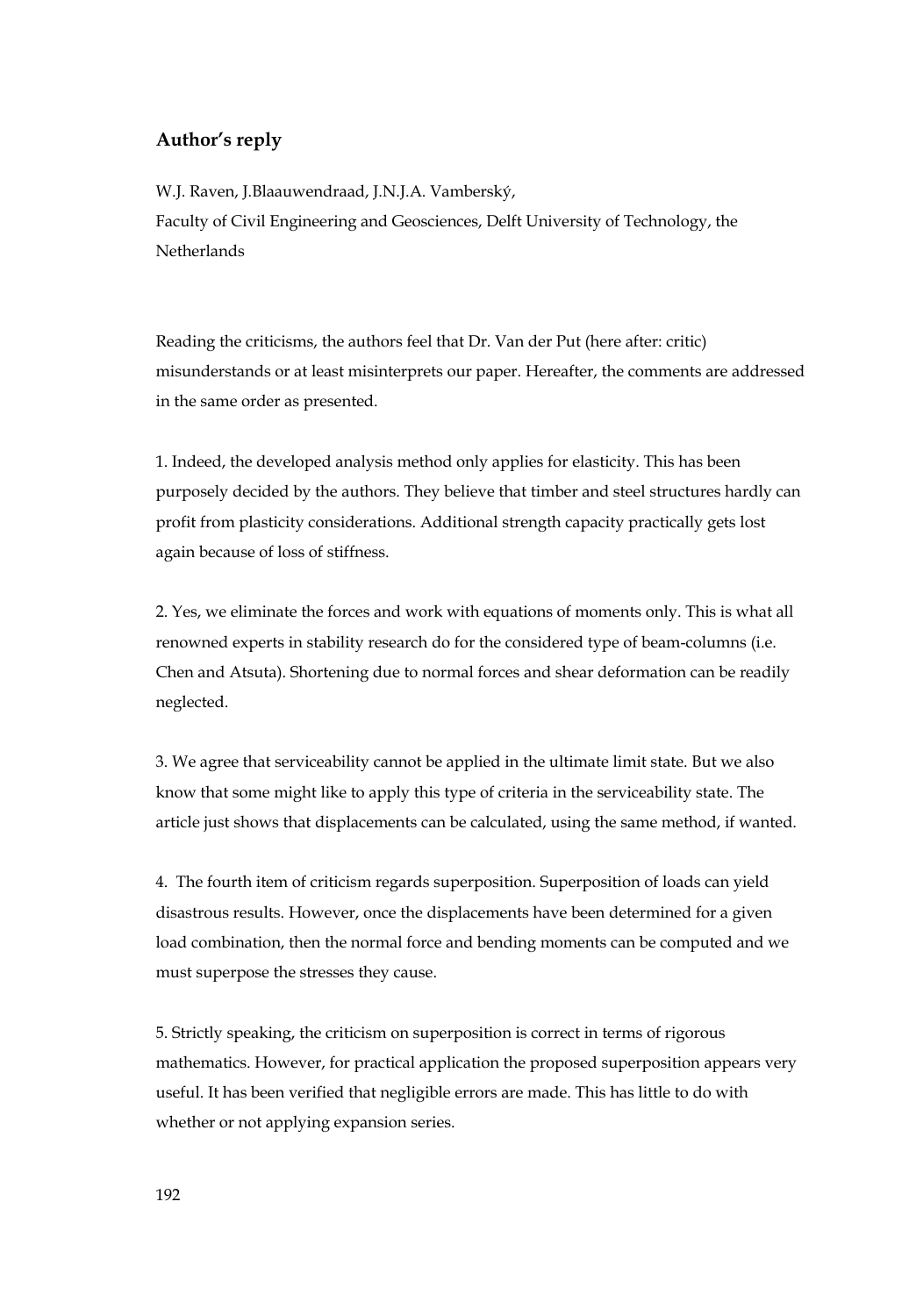6. Critic disputes the item of parallel and serial linking. He replaces the formula of the authors

$$
\frac{1}{n_z^*} = \frac{1}{n_{zM}^*} + \frac{1}{n_{zF}^*}
$$

by

$$
\frac{1}{n} = \frac{F}{F_{Ez}} + \left(\frac{M_y}{M_k}\right)^2 = \frac{F}{F_{Ez}} + \left(\frac{M_y}{M_{k0}}\right)^2 \frac{1}{\left(1 - F/F_{Ey}\right)\left(1 - F/F_T\right)}
$$

but omits the factor  $(1 - I_z/I_y)$  in the numerator, the eccentricity of loading in the denominator and all constants for the applied member types and loads. The authors know that further refinement of the theory indeed justifies considering the additional factor. Here again, the authors have by purpose chosen for an easy, sufficiently reliable method, rather than sophisticating up to the last percentage (see again Chen and Atsuta [4]).

7. The equation for interaction between failure by buckling and by lateral buckling is lacking in the article. Yes, because the authors have well-founded that buckling and lateral buckling can be tackled independently for the considered class of problems.

8. A. Criticism is: splitting of the variables is not allowed. Unfortunately, this is a stiff misconception. The critic supports his statement by the argument that the variables must satisfy both his sets of differential equations (a) and (b), which he considers being impossible. However, this is not judged correctly. The authors first solve the 1st order problem, which automatically implies that Eq. (b) will be satisfied. Now displacement  $w_1$ and  $M_{v1}$  are known and can be entered in the 2<sup>nd</sup> order Eq. (a), from which the displacements  $w_2$  and  $\varphi_2$  subsequently can be solved.

B. It is unclear to the authors what critic tries to prove in Eq. (c) and Eq. (d). He produces Eq. (c) by substitution of Eq. (b) in Eq. (a), which is still understood. The next step is the derivation of Eq. (d), which is unclear. Anyhow, the authors disagree very much with Eq. (d), and the conclusion based on it is definitely wrong. Authors are deeply convinced of the correctness of the decomposition of displacements in an initial, 1st order and 2nd order part. It is pertinent sound from the viewpoint of mathematics and has been checked in a number of ways, amongst which comparison with results of finite element analyses.